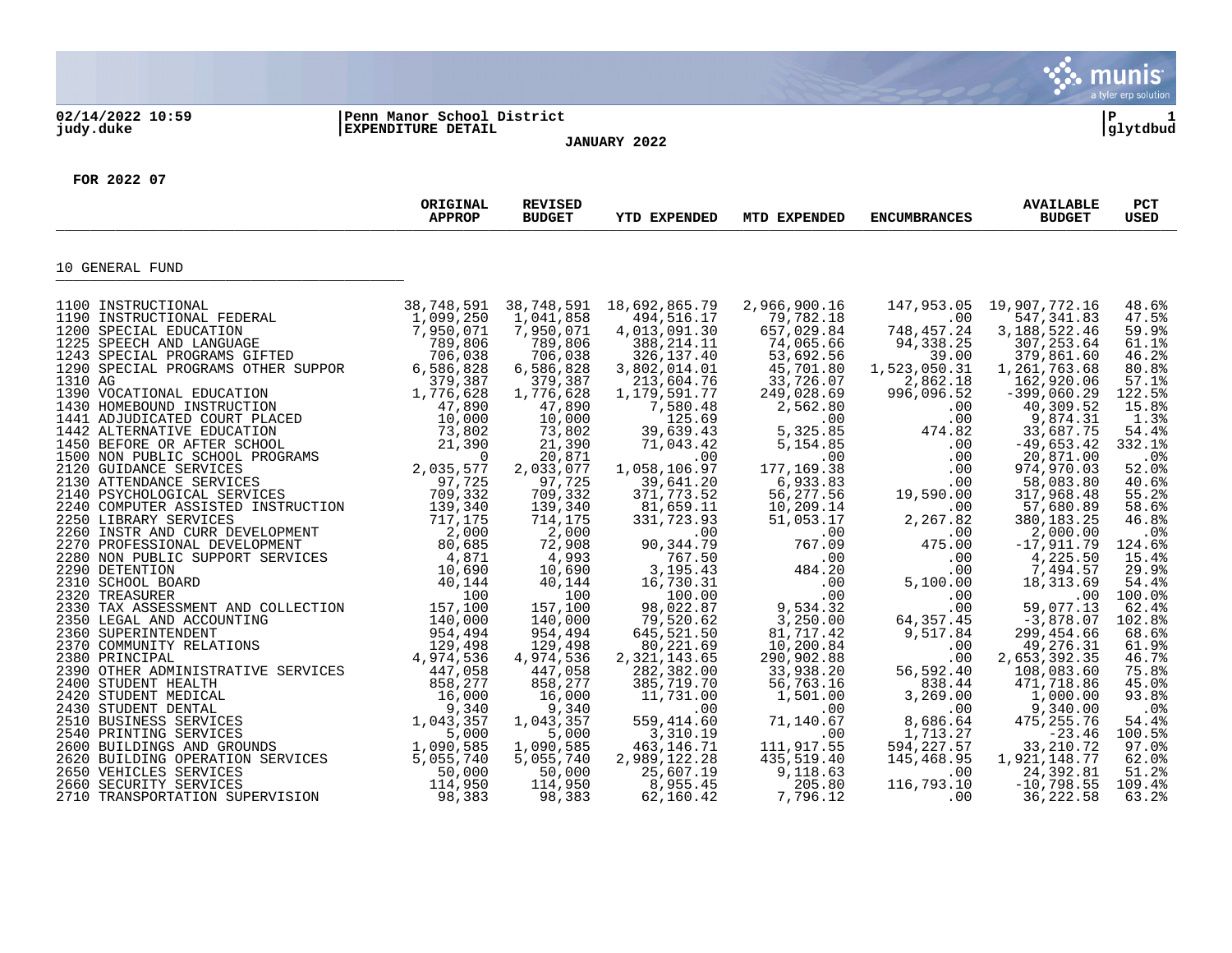

## **02/14/2022 10:59 |Penn Manor School District |P 2 judy.duke |EXPENDITURE DETAIL |glytdbud JANUARY 2022**



**FOR 2022 07**

|                                                             | ORIGINAL<br><b>APPROP</b>       | <b>REVISED</b><br><b>BUDGET</b> | <b>YTD EXPENDED</b>      | MTD EXPENDED  | <b>ENCUMBRANCES</b> | <b>AVAILABLE</b><br><b>BUDGET</b> | <b>PCT</b><br><b>USED</b> |
|-------------------------------------------------------------|---------------------------------|---------------------------------|--------------------------|---------------|---------------------|-----------------------------------|---------------------------|
| 2720 TRANSPORTATION OPERATIONS                              | 3,722,300                       | 3,752,300                       | 2, 275, 765.50           | 362,967.68    | .00                 | 1,476,534.50                      | 60.6%                     |
| 2750 TRANSPORTATION NONPUBLIC                               | 330,000                         | 330,000                         | 12,575.00                | 1,473.00      | .00                 | 317,425.00                        | 3.8%                      |
| 2790 TRANSPORTATION-OTHER                                   | $\Omega$                        |                                 | 290.00                   | .00           | .00                 | $-290.00$                         | 100.0%                    |
| 2810 CENTRAL TECHNOLOGY SERVICES                            | 7,000                           | 7,000                           | 14,853.13                | 53.09         | 2,207.42            | $-10,060.55$                      | 243.7%                    |
| 2818 CENTRAL TECHNOLOGY SERVICES                            | 1,443,266                       | 1,443,266                       | 950,892.10               | 122,794.44    | $.00 \ \rm$         | 492,373.90                        | 65.9%                     |
| 2831 SUPPORT STAFF SUPERVISION                              | 183,300                         | 183,300                         | 110,648.42               | 13,502.45     | .00                 | 72,651.58                         | 60.4%                     |
| 2832 STAFF RECRUITMENT                                      | 450                             | 450                             | 750.00                   | 250.00        | .00                 | $-300.00$                         | 166.7%                    |
| 2834 SUPPORT STAFF DEVELOPMENT                              | 12,000                          | 12,000                          | 23.40                    | 1,881.00      | .00                 | 11,976.60                         | .2%                       |
| 2836 SUPPORT STAFF DEVELOPMENT                              | $\frac{1}{21}$ , 500<br>21. 700 | 1,500                           | 1,345.00                 | .00           | .00                 | 155.00                            | 89.7%                     |
| 2839 WELLNESS                                               | 21,700                          | 21,700                          | 10,721.46                | 446.53        | $.00 \,$            | 10,978.54                         | 49.4%                     |
| 2840 DATA PROCESSING                                        | 278,000                         | 278,000                         | 151,715.11               | 6,156.52      | 25,379.40           | 100,905.49                        | 63.7%                     |
| 2900 SUPPORT SERVICES OTHER                                 | 97,285                          | 97,285                          | 73,140.33                | .00           | .00                 | 24, 144.67                        | 75.2%                     |
| 3210 SCHOOL SPONS STUDNT ACTIVITIE                          | 283,094                         | 283,094                         | 130,827.87               | 11,726.06     | 3,858.30            | 148,407.83                        | 47.6%                     |
| 3250 SCHOOL SPONS ATH ACTIVITIES<br>3300 COMMUNITY SERVICES | 1,314,631                       | 1,314,631                       | 703,021.11<br>1,534.61   | 53,690.33     | 42,420.45           | 569,189.44<br>13,252.39           | 56.7%<br>10.4%            |
| CES 0 $0$<br>CES 2DS 2 $2,500$<br>3350 WELFARE ACTIVITIES   |                                 | 14,787<br>3,000                 | .00                      | .00<br>.00    | $.00 \,$<br>.00     | 3,000.00                          | .0%                       |
| 3390 OTHER COMMUNITY SERVICES                               |                                 | 4,271                           | 2,724.88                 | .00           | .00                 | 1,546.12                          | 63.8%                     |
| 3400 SCHOLARSHIPS AND AWARDS                                |                                 | 2,500                           | 208.00                   | .00           | .00                 | 2,292.00                          | 8.3%                      |
| 4400 ARCH AND ENGINEER IMPROVE                              | 15,000                          | 15,000                          | .00                      | .00           | $.00 \,$            | 15,000.00                         | .0 <sub>8</sub>           |
| 5110 DEBT SERVICE                                           | 8,170,759                       | 8,170,759                       | 2,167,880.00             | .00           | .00                 | 6,002,879.00                      | 26.5%                     |
| 5220 TRNSFR TO SPECIAL REVENUE FUN                          | 500,000                         | 500,000                         | .00                      | .00           | .00                 | 500,000.00                        | $.0\%$                    |
| 5240 TRNSFR TO DEBT SERVICE FUND                            | 970,000                         | 970,000                         | .00                      | .00           | $.00 \,$            | 970,000.00                        | .0%                       |
| 5251 TRNSFR TO FOOD SERVICE FUND                            | $U = 10,000$<br>10,000          | 10,000                          | .00                      | .00           | $.00 \ \rm$         | 10,000.00                         | .0%                       |
| 5800 SUSPENSE ACCOUNTS                                      |                                 | $\Omega$                        | $-660, 185.24$           | $-101,755.48$ | .00                 | 660,185.24                        | 100.0%                    |
| 5900 BUDGETARY RESERVE                                      | 3,700,000                       | 3,697,618                       | .00                      | .00           | .00                 | 3,697,618.00                      | .0 <sub>8</sub>           |
| TOTAL GENERAL FUND                                          | 98,234,423                      | 98,234,423                      | 45,187,177.64            | 6,072,556.44  |                     | 4,616,034.42 48,431,210.94        | 50.7%                     |
| GRAND TOTAL                                                 | 98,234,423                      |                                 | 98,234,423 45,187,177.64 | 6,072,556.44  |                     | 4,616,034.42 48,431,210.94        | 50.7%                     |
|                                                             |                                 |                                 |                          |               |                     |                                   |                           |

\*\* END OF REPORT - Generated by Judy Duke \*\*